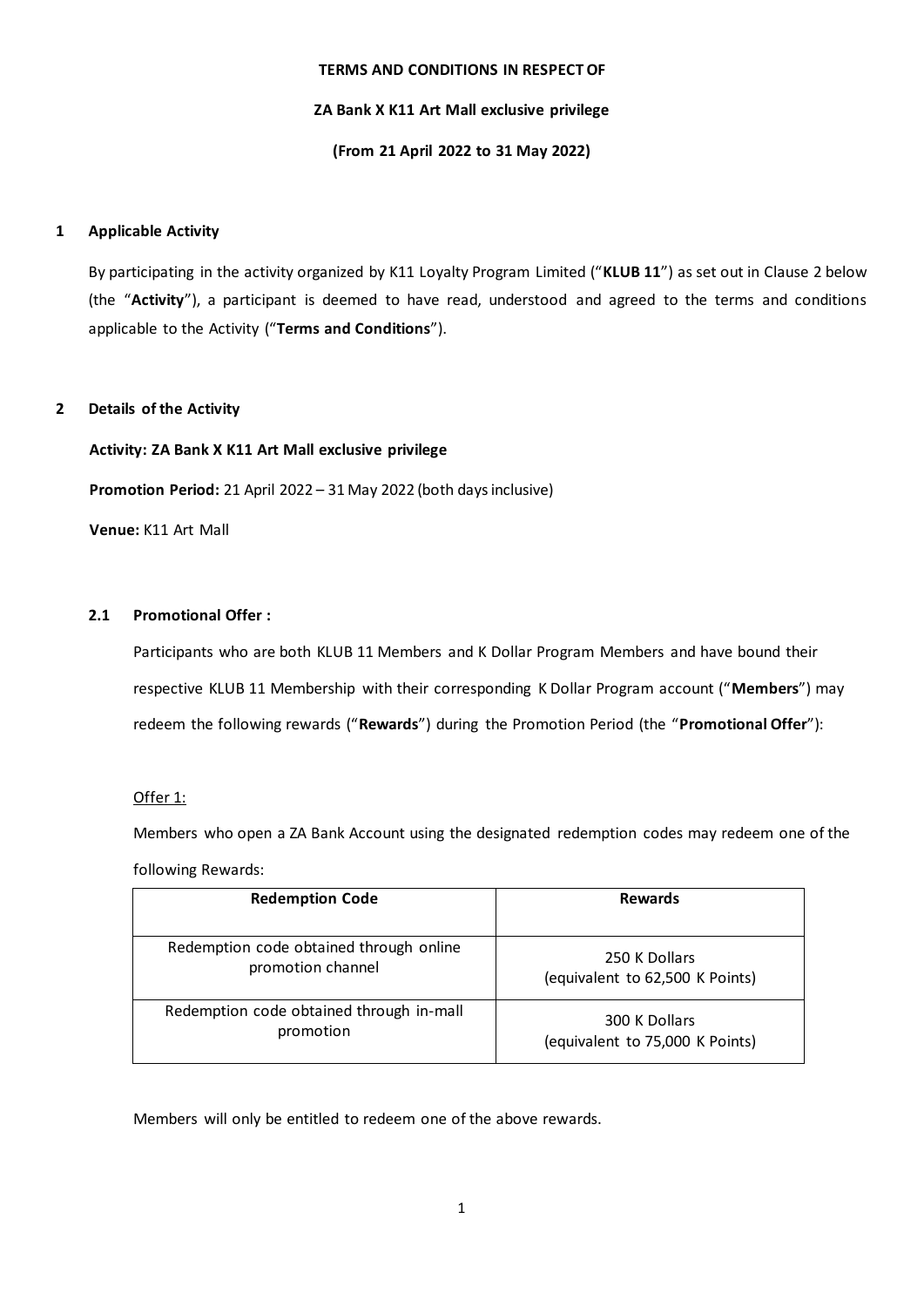To redeem one of the above Rewards, Members are required to show their newly opened ZA Bank Account (together with the relevant redemption code used) on or before 30<sup>th</sup> June 2022 at K11 Koncierge (i.e. G/F of K11 Art Mall).

For more details in relation to the opening of a ZA Bank Account, please refer to [https://bank.za.group/agreement/html/en\\_US/1000578.](https://bank.za.group/agreement/html/en_US/1000578)

# Offer 2:

Members may redeem the following Rewards on the date of transaction upon reaching the designated same-day electronic spending at K11 Art Mall with the Eligible Bank Card:

| <b>Cumulative Same-Day Spending Amount</b>                                     | <b>Rewards</b> |
|--------------------------------------------------------------------------------|----------------|
| 2 to 4 Eligible Receipts with accumulated<br>spending equal to HK\$500 or more | 18X K Points   |

Same-day spending is calculated based on a minimum of 2 and a maximum of 4 Eligible Receipts issued by the merchants at K11 Art Mall and each Eligible Receipt must contain a minimum spending of HK\$50, excluding spending by K Dollar(s) and/or K11 Art Mall physical / electronic gift voucher(s) and/or any physical / electronic gift voucher(s) issued by merchants. If 2 or more Eligible Receipts are used, they must be issued by at least 2 different merchants.

In case of more than four (4) Eligible Receipts are registered by a Member on the same day during the Activity Period, the four (4) Eligible Receipts with the highest spending amount will be taken into account for the purpose of redeeming this Reward.

Members must register their spending on the same day by presenting their Eligible Bank Card together with the original electronic payment slips at the K11 Koncierge (i.e. G/F of K11 Art Mall) which the Eligible Receipts are obtained to redeem the Rewards.

For more details in relation to the spending rewards program, please refer to [https://bank.za.group/agreement/html/en\\_US/1000577.](https://bank.za.group/agreement/html/en_US/1000577)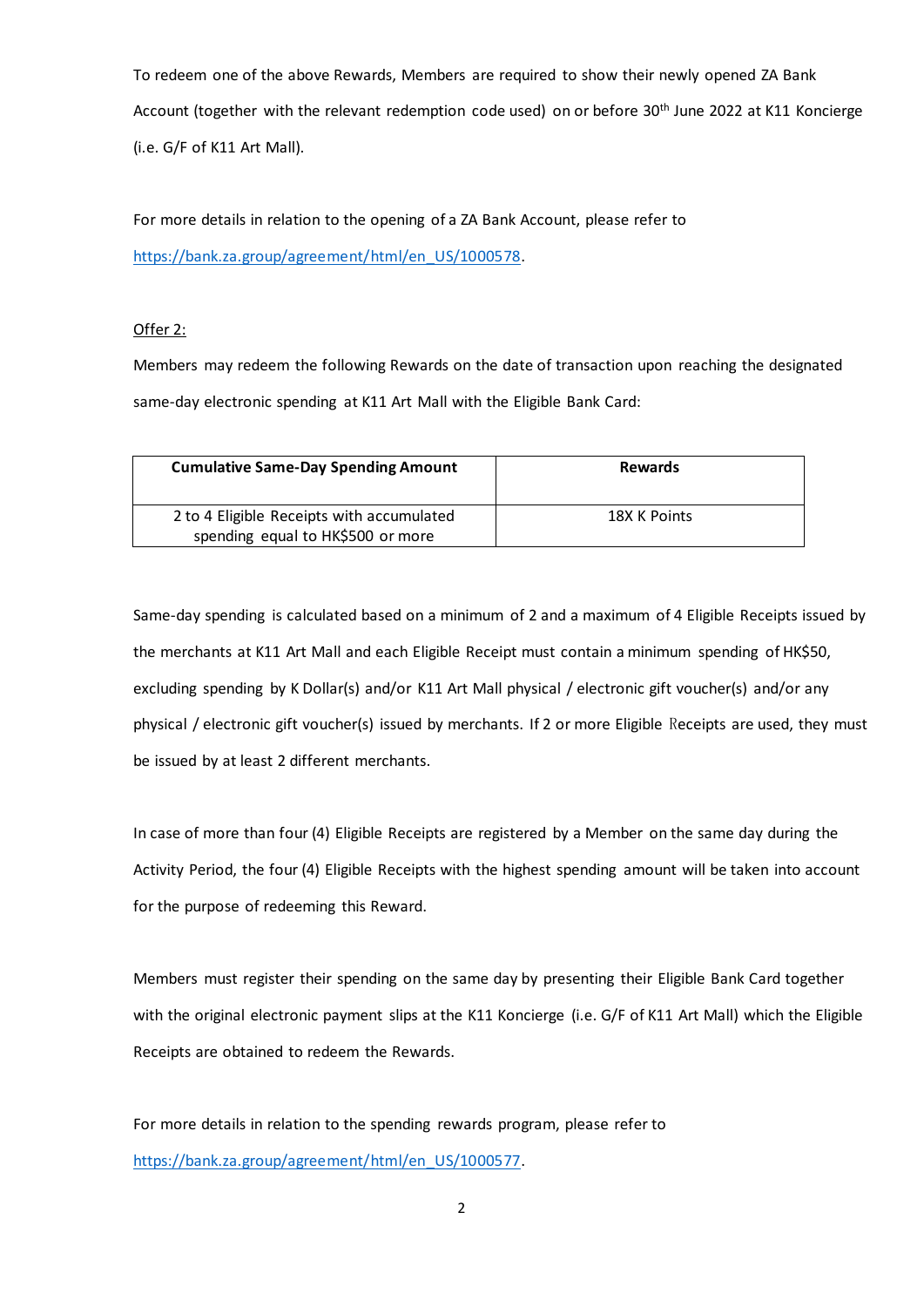## Offer 3:

Members who have a ZA Bank Account will be entitled to enter into a lucky draw via the ZA Bank App to redeem one of the following Rewards:

| <b>Rewards</b>                 |
|--------------------------------|
| 10 K Dollars                   |
| (equivalent to 2,500 K Points) |
| 5 K Dollars                    |
| (equivalent to 1,250 K Points) |

Members will only be entitled to redeem one of the above rewards.

Members will receive a one-time redemption code via the ZA Bank App for one of the above Rewards. Upon receiving the redemption code, Members shall redeem the respective Rewards in person on or before 30<sup>th</sup> June 2022 at the K11 Koncierge (i.e. G/F of K11 Art Mall) by presenting their relevant redemption code.

For more details in relation to the lucky draw via the ZA Bank App, please refer to [https://bank.za.group/agreement/html/en\\_US/1000580.](https://bank.za.group/agreement/html/en_US/1000580)

### **3 Redemption Restrictions**

### **3.1 The Promotional Offers:**

- 3.1.1 Each participant is required to first become a Member in order to redeem the Promotional Offer if he/she is not an existing Member. Each Member must also first register as a K Dollar Program Member, and bind their KLUB 11 Membership with their corresponding K Dollar Program account to enjoy the Promotional Offer.
- 3.1.2 During the Promotion Period, each Member can redeem the reward of Promotional Offer 2 up to a maximum of 50,000 K Points during the entire Promotion Period.
- 3.1.3 All Rewards for the successfully registered spending will be credited into the Member's corresponding account within 10 working days after the Promotion Period ends.
- 3.1.4 All Eligible Receipts must be issued from merchants of K11 Art Mall.
- 3.1.5 Use of K Dollars is subject to the terms and conditions of KLUB 11 Loyalty Programme and K Dollar Program. KLUB 11 Loyalty Programme Terms and Conditions refers to [https://klub-11.com/program](https://klub-11.com/program-terms-and-conditions/)[terms-and-conditions/.](https://klub-11.com/program-terms-and-conditions/) K Dollar Program Terms and Conditions refers to https://www.krewards.com/program-terms-and-conditions/.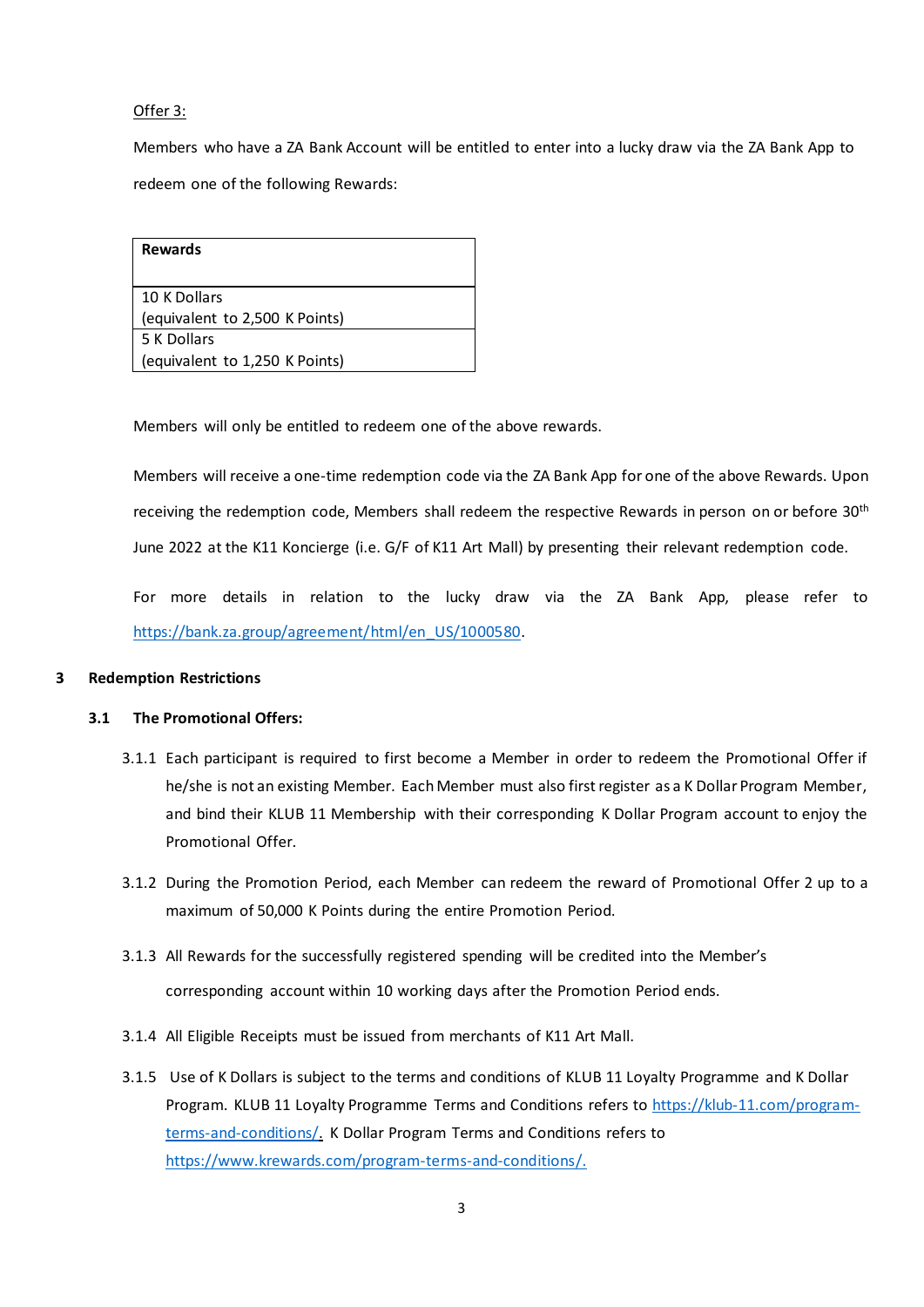## **4 Special Terms and Conditions applicable to the Activity**

### **4.1 Terms Used**

- 4.1.1 "Eligible Bank Card" refers to any physical card or digital card issued by ZA Bank Limited (and its successors and assigns) in Hong Kong.
- 4.1.2 "Eligible Receipt" means an original machine-printed receipt issued by a merchant at K11 Art Mall on the date of redemption for an Eligible Transaction. KLUB 11 does not accept any photocopied or hand-written receipts and reserves the right not to accept any receipts that KLUB 11 suspects to be invalid, forged or issued not for genuine transactions or on other grounds without any need for explanation.
- 4.1.3 "Eligible Transaction" means a consumer transaction between a Member and any designated merchant at K11 Art Mall but excludes:
	- (a) Any single spending below HKD50;
	- (b) Any cash payment;
	- (c) Purchase of any kinds of membership(s);
	- (d) Purchase of pre-paid items, cash vouchers, gift cards or coupons, stored value cards or pre-paid cards (merchants at K11 Art Mall excluded (except Market Place by Jasons, Mannings, Chow Tai Fook, agnès b. RUE DE MARSEILLE, agnès b. CAFÉ, agnès b. FLEURISTE and agnès b. DÉLICES));
	- (e) Purchase of show/event/exhibition tickets;
	- (f) Payments using K Dollars and/or K11 physical or electronic gift vouchers;
	- (g) Payments using cash vouchers, gift cards, gift coupons, stored value cards or pre-paid cards of merchants at K11 Art Mall (Market Place by Jasons, Mannings, Chow Tai Fook, agnès b. RUE DE MARSEILLE, agnès b. CAFÉ, agnès b. FLEURISTE and agnès b. DÉLICES in K11 Art Mall excluded);
	- (h) Adding value to Octopus cards, stored value cards or pre-paid cards;
	- (i) Currency exchange;
	- (j) Any transactions at Hyatt Regency Hotel, K11 ARTUS, K11 Atelier (including Victoria Dockside & King's Road) and Rosewood Hong Kong;
	- (k) Any transactions at Victoria Playpark, D Mind & the Prince and Yan Toh Heen;
	- (l) Any online transactions with K11 Merchants;
	- (m) Any bank transactions;
	- (n) Charity donations;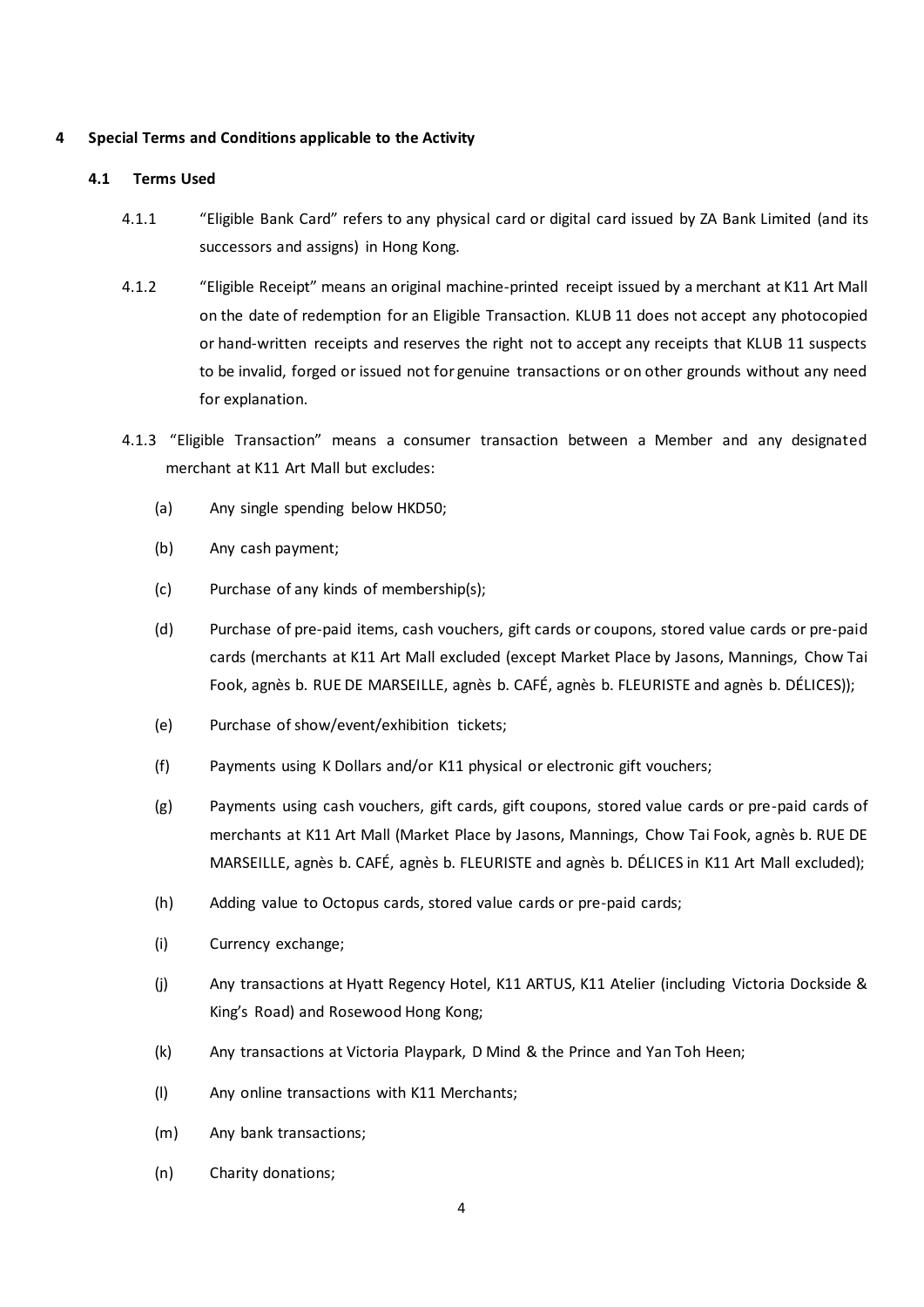- (o) Any bill payment (including but not limited to payment of telecommunication or utility bills); and
- (p) Any other transactions as specified by KLUB 11 from time to time (with or without prior notice).
- 4.1.4 Other terms not defined in these Terms and Conditions shall have the same meanings as defined in the KLUB 11 Programme Terms and Conditions.

### **4.2 Registration of Eligible Transactions**

- 4.2.1 For the purpose of calculating the Eligible Transactions spending, all Eligible Transactions spending is required to be registered in accordance with the KLUB 11 Loyalty Programme Terms and Conditions.
- 4.2.2 A Member shall forthwith inform KLUB 11 of any transaction where Benefits (as defined in the KLUB 11 Loyalty Programme Terms and Conditions) / K Dollars have been earned/obtained/redeemed but such transaction is subsequently cancelled, refunded or reversed for whatever reasons. In such circumstances, if the Member fails to inform KLUB 11 but it has come to the knowledge of KLUB 11 of those cancelled, refunded or reversed transaction(s), then either: (a) the Member shall pay to KLUB 11 forthwith upon notice from KLUB 11 for the value of the Benefits, which value shall be determined by KLUB 11 in its sole and absolute discretion; or (b) KLUB 11 shall be entitled to deduct the K Dollars earned from the said transaction(s) from his/her account. The Member agrees that the aforesaid payment by the Member to KLUB 11 is an agreed liquidated damages but not a penalty.

### **4.3 Usage of K Dollars**

K Dollars will be credited to the account of the Members in the form of K Points. The equivalent amount of K Points for the successfully registered spending will be credited into the Member's corresponding account within 10 working days after the Promotion Period ends. The K Points credited are valid until 31 December 2022.

### **4.4 Place of Redemption**

The Rewards set out above shall be redeemed at the K11 Koncierge (i.e. G/F of K11 Art Mall).

## **4.5 Keeping of Information**

KLUB 11 has the right to record the full name of each Eligible Bank Card holder, the last 4 digits of their Eligible Bank Card number and the spending amount of each Eligible Receipt in the course of redemption for audit purpose.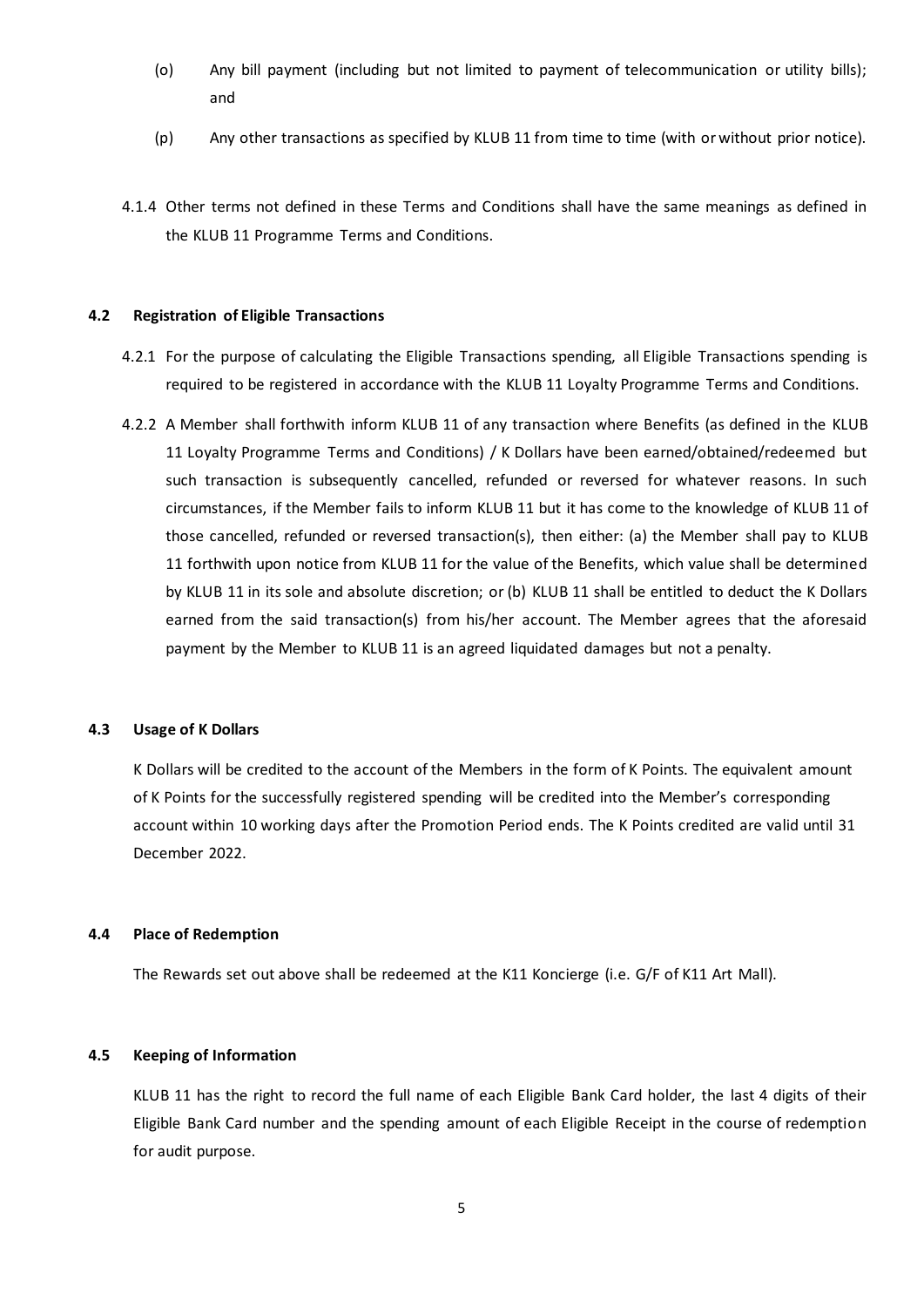### **4.6 Copying Eligible Receipts**

KLUB 11 has the right to make an electronic copy of each Eligible Receipt presented to KLUB 11 in the course of redemption and keep the electronic copies for audit purpose.

#### **4.7 Marking on Eligible Receipts**

KLUB 11 has the right to make any marks on each Eligible Receipt presented to KLUB 11 in the course of redemption. Eligible Receipts marked by KLUB 11 cannot be used again for redeeming gifts / rewards from other promotions.

#### **4.8 Verification of Identity**

Members are required to present his or her KLUB 11 and K Dollar Program e-membership card and show the linkage of the two memberships for verification at the time of redemption.

## **4.9 Limited Stock**

The Rewards are offered on a first-come-first-served basis while stocks last.

### **4.10 No Exchange**

The Rewards cannot be exchanged for cash or other gifts.

## **4.11 Quality of Goods and Services**

Goods and services to be redeemed under the Activity are not provided by KLUB 11. KLUB 11 are not liable for the quality of such goods and services and any replacement or refund thereof.

#### **4.12 No Liability**

KLUB 11 does not warrant that the products and services offered by individual merchants or redeemed by the participants in the Activity are of any merchantable quality or fit for any purpose, and disclaims all liability in relation to such products and services. Any participant in the Activity shall waive all his/her rights and interests, if any, of any natures to pursue against KLUB 11.

#### **4.13 Termination of the Activity**

6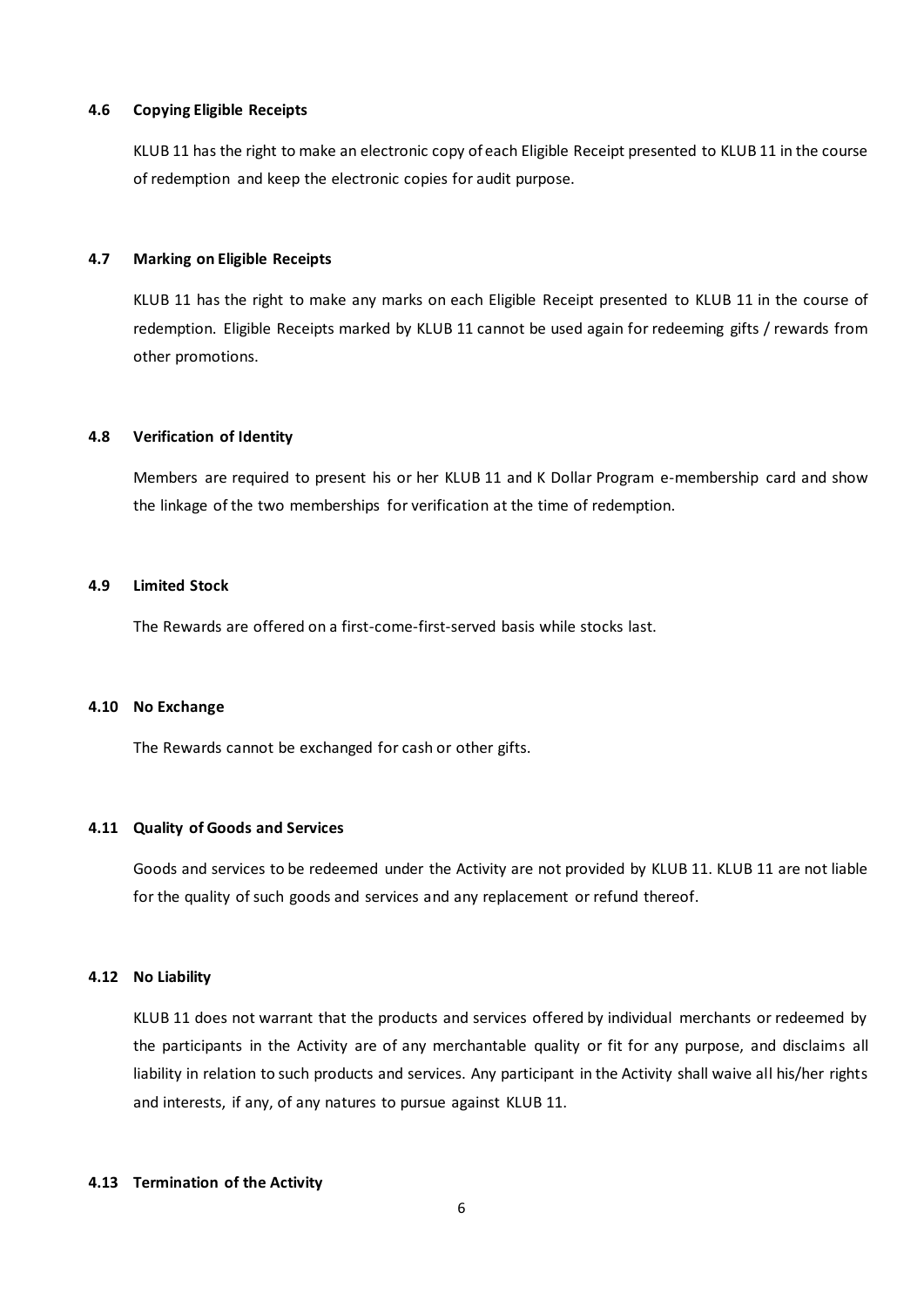KLUB 11 has the right to suspend, terminate or cancel the Activity at any time without any prior notice.

## **5 General Terms and Conditions applicable to the Activity**

### **5.1 Amendment**

KLUB 11 has the right to amend any of these Terms and Conditions at any time without any prior notice.

## **5.2 Interpretation**

KLUB 11 has the right to interpret these Terms and Conditions. In case of disputes, the decision of KLUB 11 will be final and binding on all parties concerned.

## **5.3 English Version Prevails**

The Chinese version of these Terms and Conditions are for reference only. In case of discrepancies between the provisions of the English version and the Chinese version, the English version shall prevail.

## **5.4 Governing Laws**

These Terms and Conditions shall be governed by the laws of Hong Kong Special Administrative Region.

Issued by K11 Loyalty Program Limited on 21 April 2022.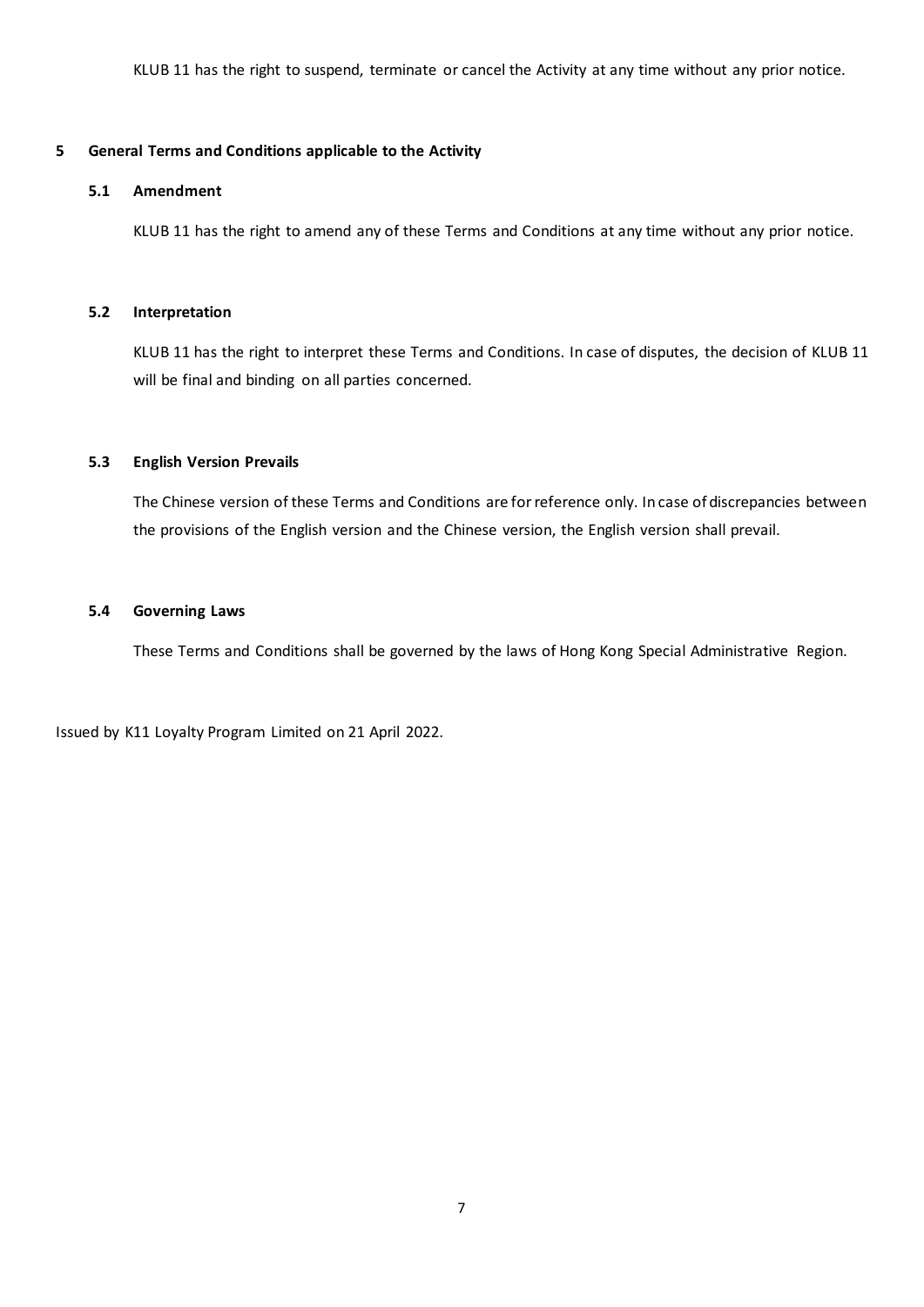## **ZA 虛擬銀行 X K11 Art Mall 專享禮遇**

## **條款及細則**

## **(2022 年 4 月 21 日至 2022 年 5 月 31 日)**

## **1 適用活動**

透過參與下文第 2 條中所載由 K11 Loyalty Program Limited(「**KLUB 11**」)組織的活動(「**活動**」),參 與者即被視為已閱讀、理解並同意適用於活動的條款及細則 (「**條款及細則**」)。

## **2 活動詳情**

## **活動:ZA 虛擬銀行 X K11 ART MALL 專享禮遇**

**推廣期:**2022 年 4 月 21 日至 2022 年 5 月 31 日 (包括首尾兩天)

**地點:**K11 ART MALL

## **2.1 推廣優惠:**

於推廣期內,同時登記為 KLUB 11 會員和 K Dollar 獎賞計劃會員,並將其 KLUB 11 會籍綁定其相應 的 K Dollar 獎賞計劃會籍的參與者(「**會員**」)可換領以下獎賞(「**獎賞**」)(該「**推廣優惠**」):

優惠 1:

使用指定換領代碼開設 ZA 虚擬銀行戶口的會員可換領以下其中一項獎賞:

| 換領代碼            | 獎賞                |
|-----------------|-------------------|
| 透過網上推廣渠道取得的換領代碼 | 250 K Dollars     |
|                 | (相等於 62,500 K 積分) |
| 透過商場内推廣取得的換領代碼  | 300 K Dollars     |
|                 | (相等於 75,000 K 積分) |

會員只有權換領上述其中一項獎賞。

以換領上述其中一項獎賞,會員需於 2022 年 6 月 30 日或之前於位於 K11 Art Mall 地下的 K11 禮賓 部出示其新開設的 ZA 虛擬銀行戶口連同其使用的相應換領代碼。

有關開設 ZA 虛擬銀行戶口的詳情請參閲 [https://bank.za.group/agreement/html/zh\\_HK/1000578](https://bank.za.group/agreement/html/zh_HK/1000578)。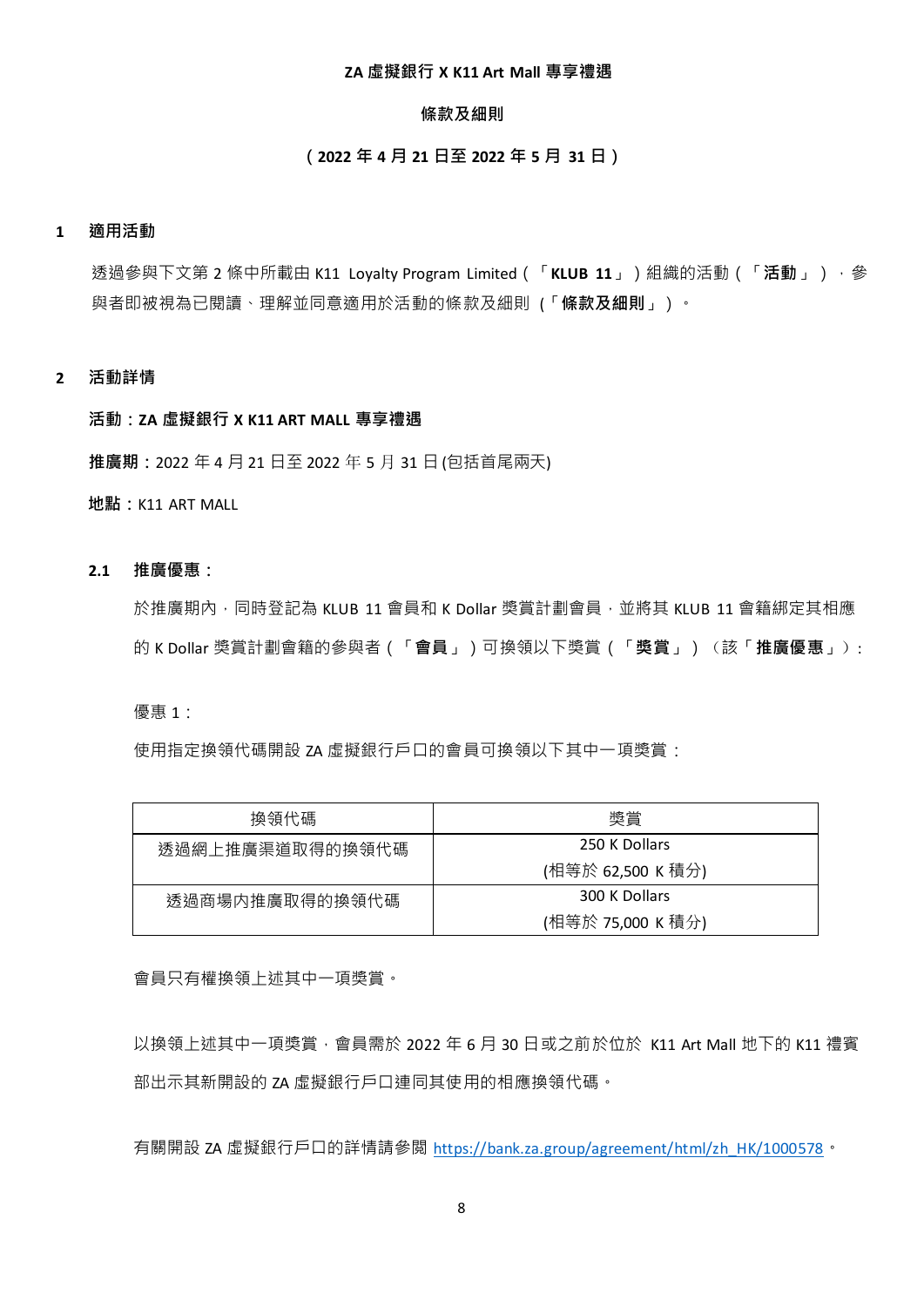若使用合資格銀行卡於 K11 ART MALL 達到指定即日電子簽帳金額的會員可於交易當日換領:

| 即日累積簽賬金額        | 奬賞        |
|-----------------|-----------|
| 2至4張合資格賬單,並累計消費 | 18 倍 K 積分 |
| 港幣 500 元或以上     |           |

同日簽賬是根據 K11 ART MALL 內之商戶發出不少於 2 張及不多於 4 張的合資格收據計算。每張 合資格收據金額最少為港幣 50 元, 以 K Dollar 及/或 K11 ART MALL 實體或電子禮券及/或商戶的實 體或電子禮券消費之金額除外。 如需使用兩張或以上的合資格收據, 該收據須至少由 2 間不同的 商戶發出。

如會員於活動期内同一日登記多於 4 張合資格收據,則最高消費金額之 4 張合資格收據將用作計 算換領之獎賞。

會員必須在獲得合資格收據同日於位於 K11 Art Mall 地下的 K11 禮賓部出示合資格銀行卡連同電 子貨幣付款存根正本登記消費,以換領獎賞。

有關 ZA 虛擬銀行電子簽帳獎賞的詳情請參閲

[https://bank.za.group/agreement/html/zh\\_HK/1000577](https://bank.za.group/agreement/html/zh_HK/1000577)。

優惠 3:

已有 ZA 虛擬銀行戶口的會員可於 ZA 虛擬銀行應用程式參加抽獎以換領以下其中一項獎賞:

| 獎嘗               |
|------------------|
| 10 K Dollars     |
| (相等於 2,500 K 積分) |
| 5 K Dollars      |
| (相等於 1,250 K 積分) |

會員只有權換領上述其中一項獎賞。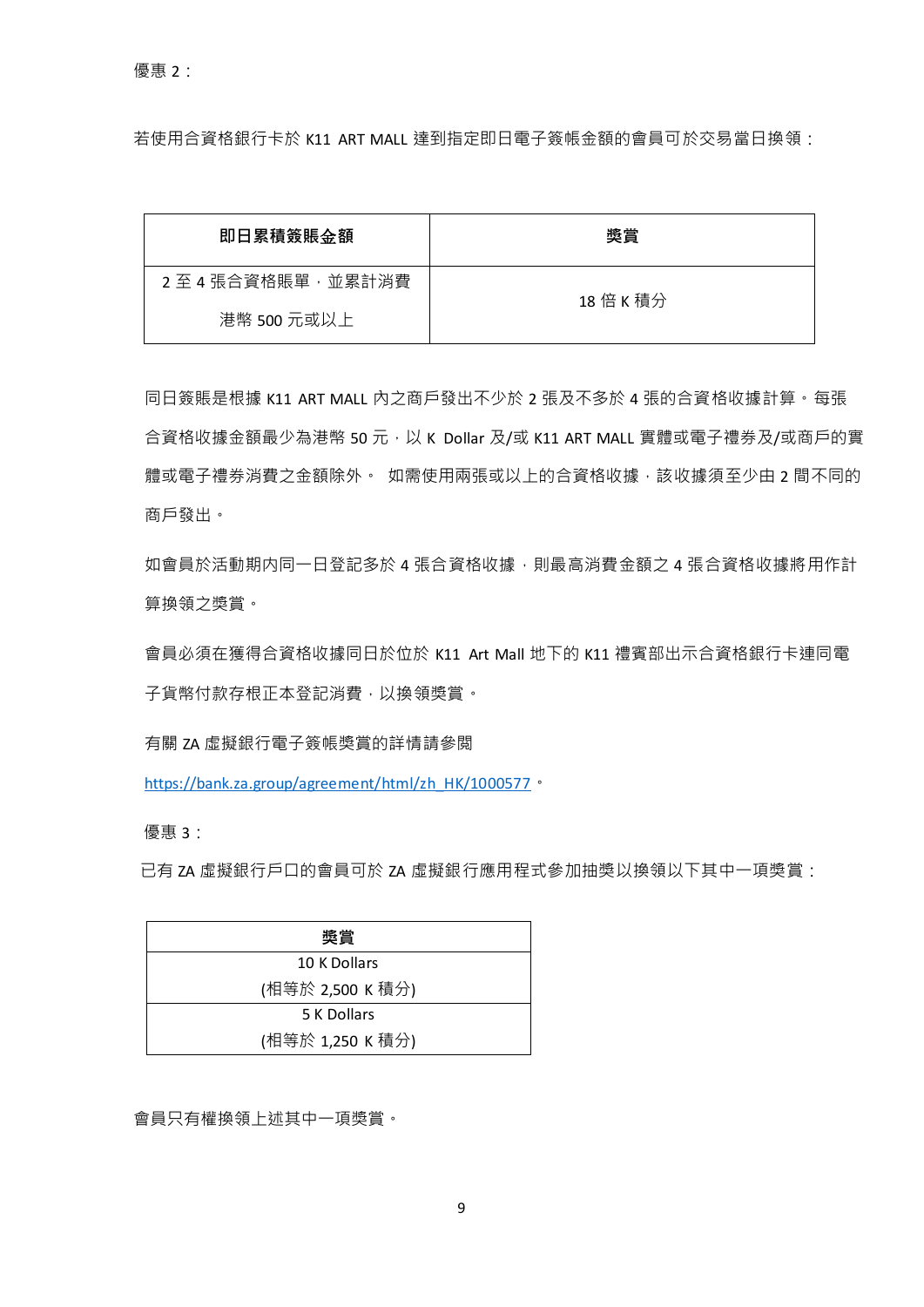會員會於其 ZA 虛擬銀行應用程式收到上述其中一項獎賞的一次性換領代碼。在收到換領代碼後,

會員需於 2022 年 6 月 30 日或之前親臨位於 K11 Art Mall 地下的 K11 禮賓部出示合資格銀行卡連同

電子貨幣付款存根正本登記消費,以換領獎賞。

有關 ZA 虛擬銀行應用程式抽獎的詳情請參閲

[https://bank.za.group/agreement/html/zh\\_HK/1000580](https://bank.za.group/agreement/html/zh_HK/1000580)。

### **3 兌換限制**

- **3.1 推廣優惠:**
	- 3.1.1 如不是現有會員的參與者均須首先成為會員方能換領推廣優惠。每位會員亦須先 登記為 K Dollar 獎賞計劃會員, 並將其 KLUB 11 會籍綁定其相應的 K Dollar 獎賞計劃會籍以享受該推廣優 惠。
	- 3.1.2 於推廣期內,每位會員在整個推廣期間最多可於推廣優惠 2 中換領高達 50,000 K 積分的獎賞。
	- 3.1.3 所有會員成功登記其消費的獎賞將於推廣期結束後起計 10 個工作天內存入會員相應賬戶。
	- 3.1.4 所有合資格收據均需由 K11 ART MALL 的商戶發出。
	- 3.1.5 K Dollar 之使用須以 KLUB 11 會員獎賞計劃及 K Dollar 獎賞計劃之條款及細則為準。有關 KLUB 11 會員獎賞計劃的相關條款及細則,請參閱網頁 https://klub-11.com/zh-hk/programterms-and-conditions/ · K Dollar 獎賞計劃的相關條款及細則,請參閱網頁 https://www.krewards.com/zh-hk/program-terms-and-conditions/。
- **4 活動適用的特殊條款與細則**

#### **4.1 用語定義**

- 4.1.1 「合資格銀行卡」是指由 **ZA 虛擬銀行**(及其繼承人及受讓人)於香港發出的實體卡或電子卡。
- 4.1.2 「合資格收據」是指 K11 ART MALL 商戶在換領日期當日所發出之合資格交易的機印單據正本。 KLUB 11 不接受任何影印本或手寫收據,並保留權利拒不接受其懷疑為無效、偽造或非針對真 實交易發出的任何收據或基於其他理由拒不接受的任何收據,而無需作出任何解釋。
- 4.1.3 「合資格交易」是指會員與 K11 ART MALL 指定商户之間的交易,但不包括:
	- (a) 單筆支出低於港幣 50 元的交易;
	- (b) 以現金支付的交易;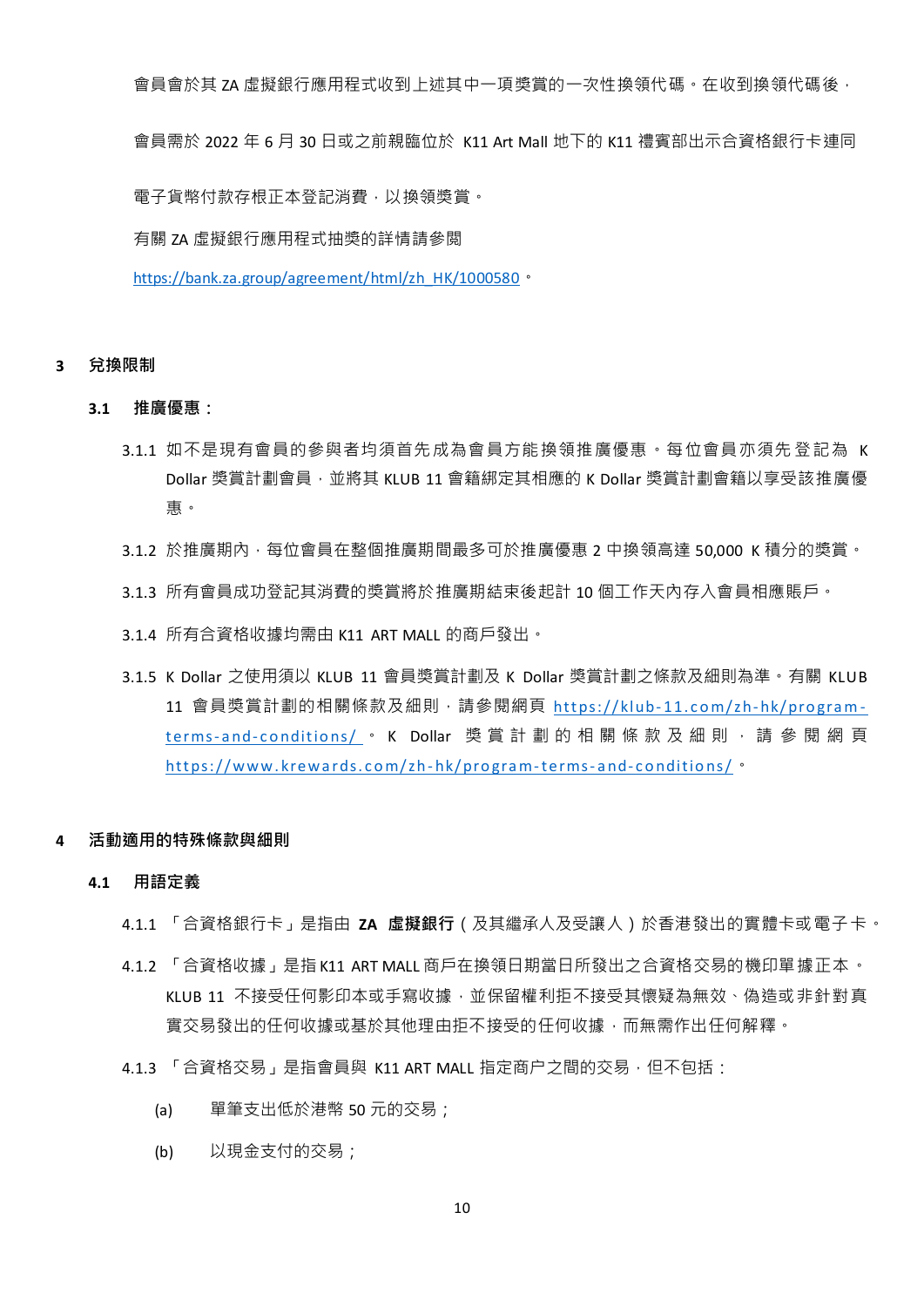- (c) 購買任何種類的會籍;
- (d) 購買預付產品 、現金券、禮品卡或優惠券、儲值卡或預付卡(不包括於 K11 Art Mall 之商 戶 (Market Place by Jasons,萬寧,周大福, agnès b. RUE DE MARSEILLE, agnès b. CAFÉ, agnès b. FLEURISTE  $R$  agnès b. DÉLICES 除外 ) ) ;
- (e) 購買表演/活動/展覽入場券;
- (f) 使用 K Dollar 及/或 K11 電子或實體禮券進行支付;
- (g) 於 K11 Art Mall 使用商戶之現金券、禮品卡或優惠券、儲值卡或預付卡進行支付(於 K11 Art Mall 之 Market Place by Jasons, 萬寧, 周大福, agnès b. RUE DE MARSEILLE, agnès b. CAFÉ, agnès b. FLEURISTE 及 agnès b. DÉLICES 除外);
- (h) 為八達通卡、儲值卡或預付卡增值;
- (i) 貨幣兌換;
- (j) 在凱悅酒店、K11 ARTUS 、K11 Atelier (包括 Victoria Dockside 及 King's Road)和香港瑰麗酒 店進行的任何交易;
- (k) 在 Victoria Playpark、 D Mind & the Prince 和欣圖軒進行的任何交易;
- (I) 與 K11 商戶的任何網上交易;
- (m) 任何銀行交易;
- (n) 慈善捐款;
- (o) 任何帳單支付(包括但不限於電訊或公用事業帳單支付);及
- (p) 任何由 KLUB 11 不時指定的任何其他交易(不論事先通知與否)。

4.1.4 此等條款與條件中未定義的其他術語應具有與 KLUB 11 獎賞計劃條款及細則中定義的相同含義。

## **4.2 合資格交易登記**

4.2.1 所有合資格交易須根據 KLUB 11 獎賞計劃條款及細則作登記, 以計算在合資格交易的消費金額。

4.2.2 會員在任何交易中賺取/獲得/兌換的福利(定義請參考 KLUB 11 獎賞計劃條款及細則)/K Dollar, 而該交易隨後由於任何原因被取消、退款或撤銷,會員應立即通知 KLUB 11。在這種情況下, 如果會員沒有通知 KLUB 11 但 KLUB 11 知悉該等被取消、退款或撤銷的交易,則: (a)會員須在收 到 KLUB 11 的通知時立即就該福利向 KLUB 11 支付有關價值, 而 KLUB 11 擁有唯一及絕對酌情權 決定該福利之價值;或 (b) KLUB 11 有權從其帳戶中扣除由上述交易所獲得的 K Dollar。會員同 意向 KLUB 11 支付的上述款項為約定的違約賠償金,而並不是罰款。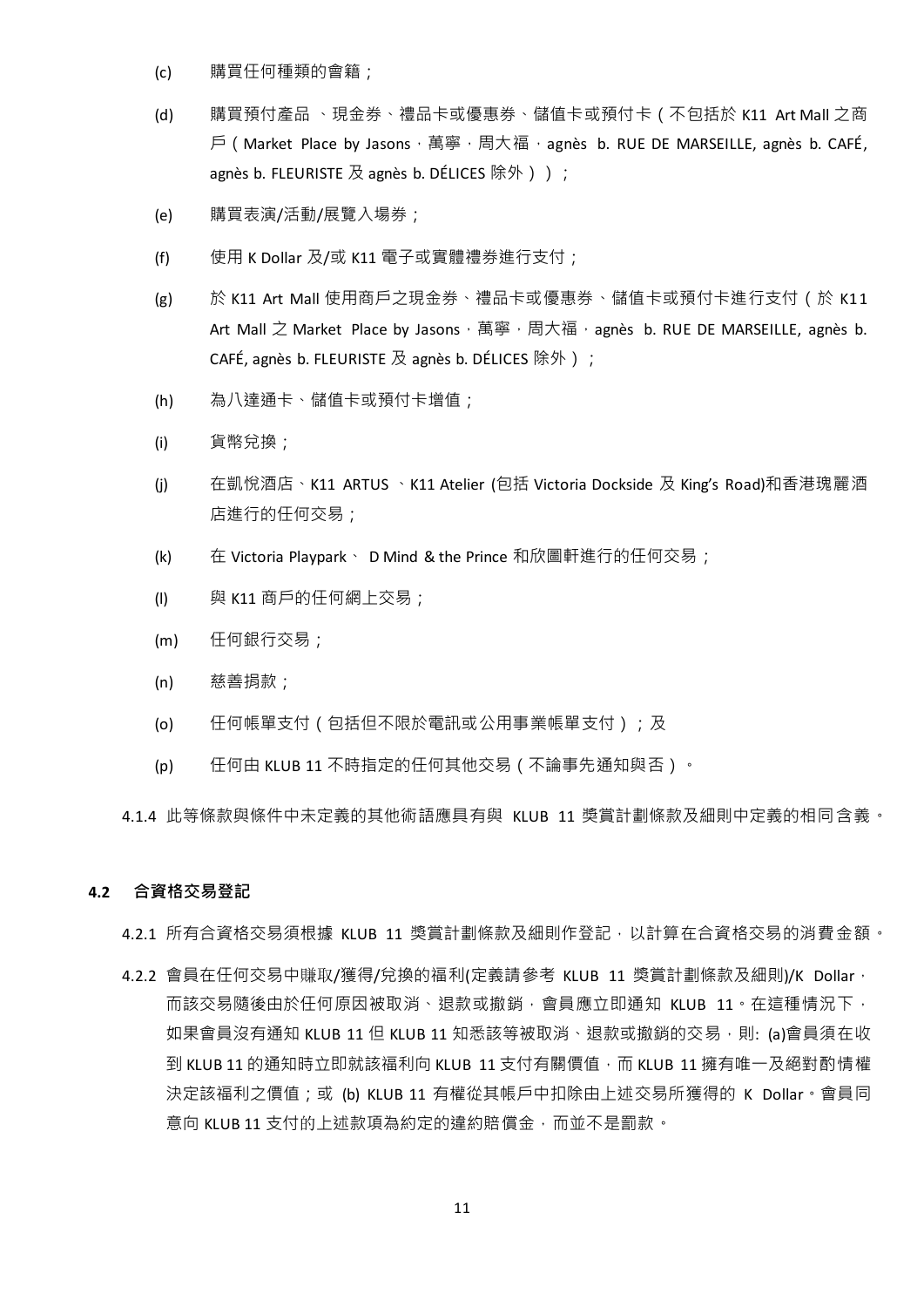### **4.3 K Dollar 的使用**

K Dollar 將以 K 積分的形式存入會員的帳戶。會員成功登記其消費的等額 K 積分將於推廣期結束後起計 10 個工作天內存入會員相應賬戶。有關之 K 積分有效期至 2022 年 12 月 31 日。

## **4.4 兌換地點**

上文所載的獎賞須在位於 K11 Art Mall 地下的 K11 禮賓部換領。

#### **4.5 保留資料**

KLUB 11 有權在換領過程中記錄每位合資格銀行卡持卡人的全名、合資格銀行卡號碼的最後 4 位數字以及 每張合資格收據的消費金額,以供審計之用。

## **4.6 複製合資格收據**

KLUB 11 有權在換領過程中對出示給 KLUB 11 的每張合資格收據複製並保留一份電子副本, 以供審計之用。

#### **4.7 在合資格收據上標記**

KLUB 11 有權在換領過程中在出示給 KLUB 11 的每張合資格收據上作任何標記。KLUB 11 已標記的合資格 收據不能再次用於兌換其他促銷活動的禮品/獎賞。

#### **4.8 身份核實**

KLUB 11 會員在換領時須出示其 KLUB 11 會員和 K Dollar 獎賞計劃會員的電子會員卡和顯示兩個會籍已被 綁定, 以作核實。

#### **4.9 數量有限**

獎賞數量有限,先到先得,換完即止。

#### **4.10 不可兌換**

獎賞不能用作兌換現金或其他禮品。

# **4.11 商品和服務品質**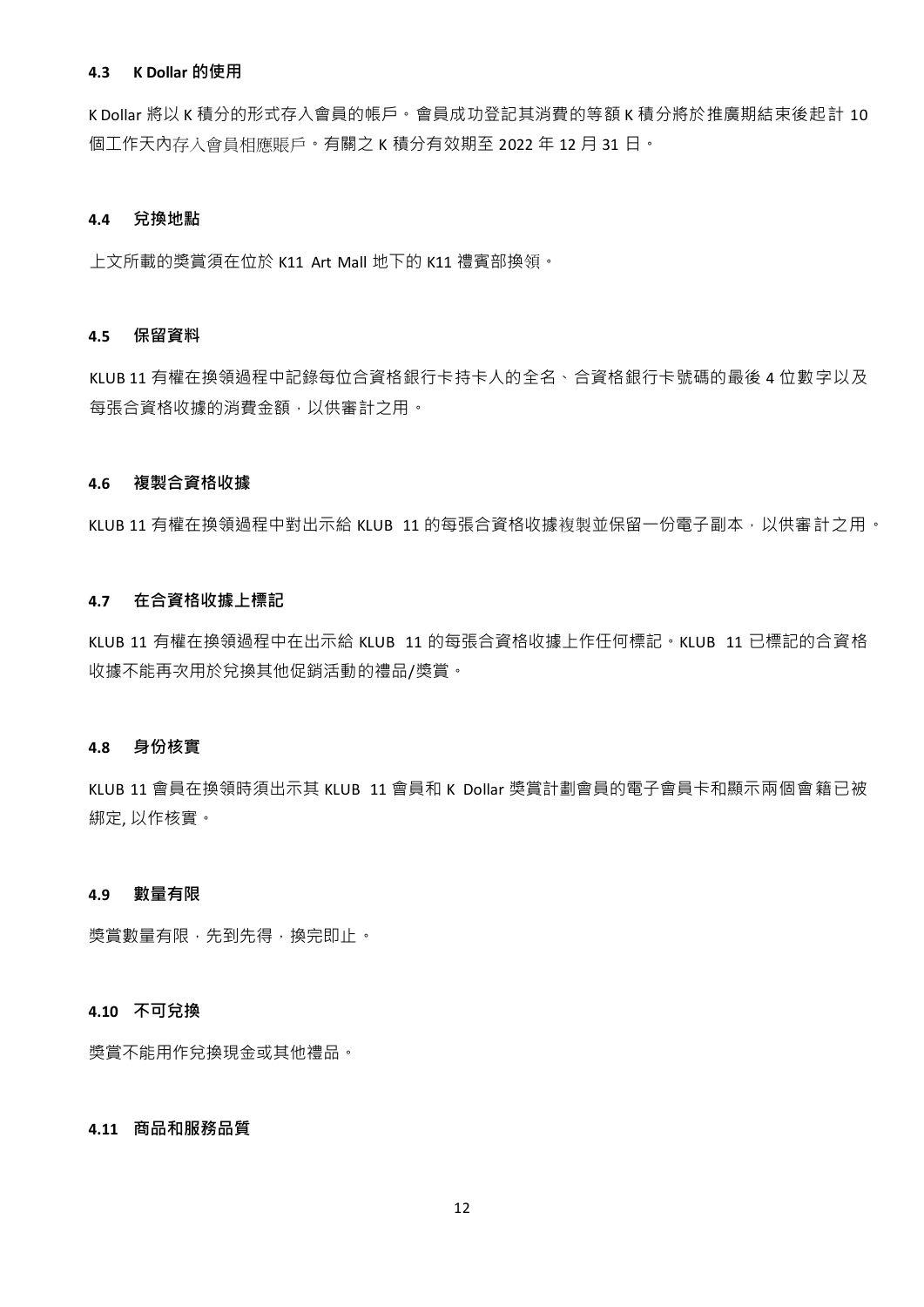經本次活動兌換的商品和服務並非由 KLUB 11 提供。KLUB 11 對該等商品和服務的品質及其任何替換或退 款概不負責。

#### **4.12 不承擔責任**

KLUB 11 不保證在本次活動中個別商戶提供或參與者兌換的產品和服務具有任何可銷售品質或適合任何用 途,並且不承擔與該等產品和服務有關的所有責任。活動參與者須放棄對 KLUB 11 追究任何性質的所有 權利和利益(如有)。

## **4.13 活動的終止**

KLUB 11 有權隨時暫停、終止或取消活動,恕不事先通知。

## **5 活動適用的一般條款與細則**

# **5.1 修訂**

KLUB 11 有權隨時修訂任何此等條款及細則,恕不事先通知。

## **5.2 釋義**

KLUB 11 有權解釋此等條款及細則。如有爭議, KLUB 11 的決定應為最終決定,並對所有相關方均具有約 束力。

### **5.3 以英文版本為准**

此條款及細則的中文版本僅供參考。倘若中英版本的規定有任何差異,以英文版本為準。

## **5.4 管轄法律**

此條款及細則受香港特別行政區法律管轄。

由 K11 Loyalty Program Limited 於 2022 年 4 月 21 日發布。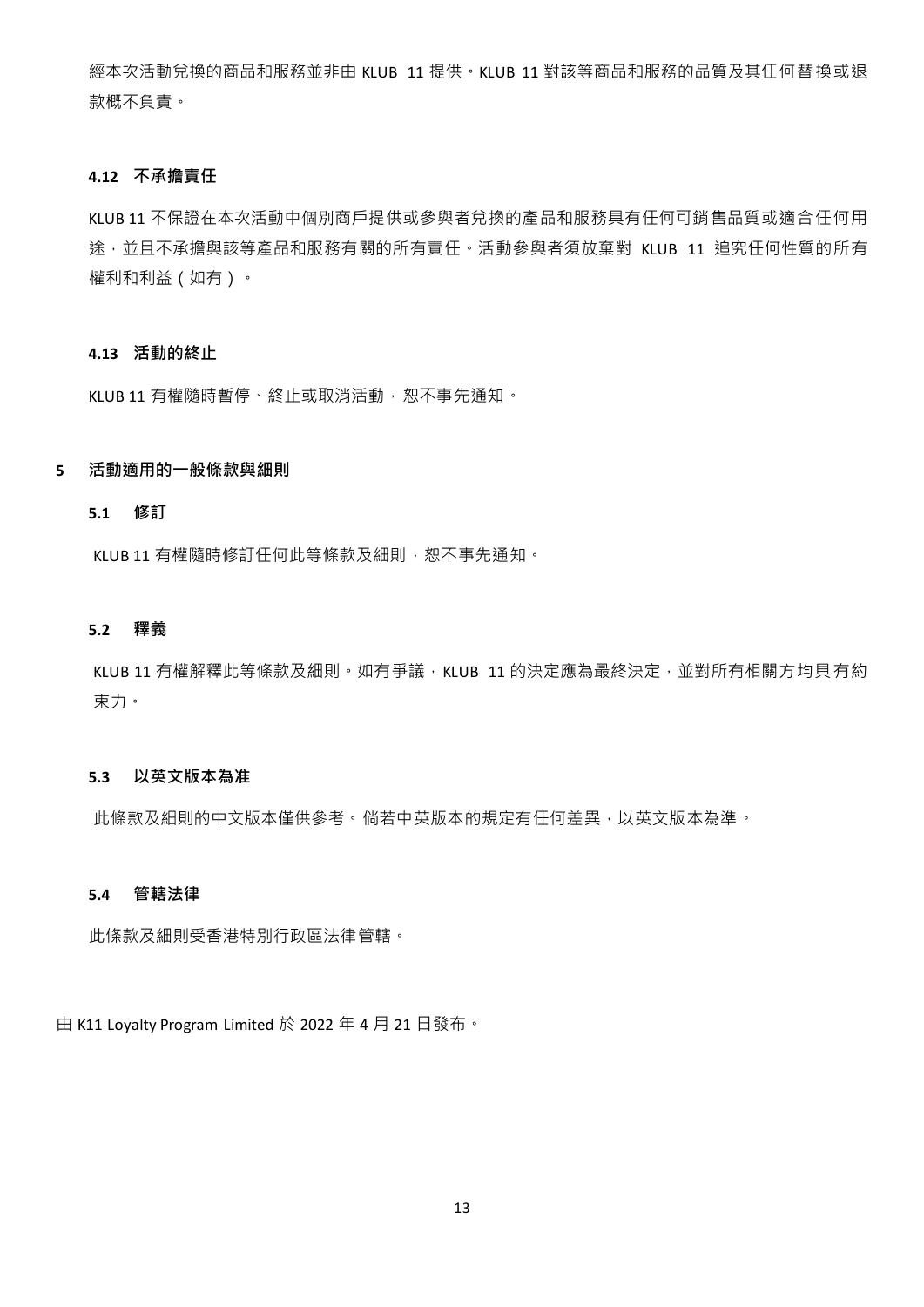## **ZA** 虚拟银行 **X K11 Art Mall** 专享礼遇

## 条款及细则

# (**2022** 年 **4** 月 **21** 日至 **2022** 年 **5** 月 **31** 日)

# **6** 适用活动

透过参与下文第 2 条中所载由 K11 Loyalty Program Limited(「KLUB 11」)组织的活动(「活动」), 参 与者即被视为已阅读、理解并同意适用于活动的条款及细则 (「条款及细则」)。

### **7** 活动详情

## 活动:**ZA** 虚拟银行 **X K11 ART MALL** 专享礼遇

推广期: 2022 年 4 月 21 日至 2022 年 5 月 31 日 (包括首尾两天)

地点: K11 ART MALL

## **7.1** 推广优惠:

于推广期内,同时登记为 KLUB 11 会员和 K Dollar 奖赏计划会员,并将其 KLUB 11 会籍绑定其相应 的 K Dollar 奖赏计划会籍的参与者(「会员」)可换领以下奖赏(「奖赏」)(该「推广优惠」):

优惠 1:

使用指定换领代码开设 ZA 虚拟银行户口的会员可换领以下其中一项奖赏:

| 换领代码            | 奖赏                |
|-----------------|-------------------|
| 透过网上推广渠道取得的换领代码 | 250 K Dollars     |
|                 | (相等于 62,500 K 积分) |
| 透过商场内推广取得的换领代码  | 300 K Dollars     |
|                 | (相等于 75,000 K 积分) |

会员只有权换领上述其中一项奖赏。

以换领上述其中一项奖赏,会员需于 2022 年 6 月 30 日或之前于位于 K11 Art Mall 地下的 K11 礼宾 部出示其新开设的 ZA 虚拟银行户口连同其使用的相应换领代码。

有关开设 ZA 虚拟银行户口的详情请参阅 [https://bank.za.group/agreement/html/zh\\_HK/1000578](https://bank.za.group/agreement/html/zh_HK/1000578)。

优惠 2:

若使用合资格银行卡于 K11 ART MALL 达到指定即日电子签帐金额的会员可于交易当日换领: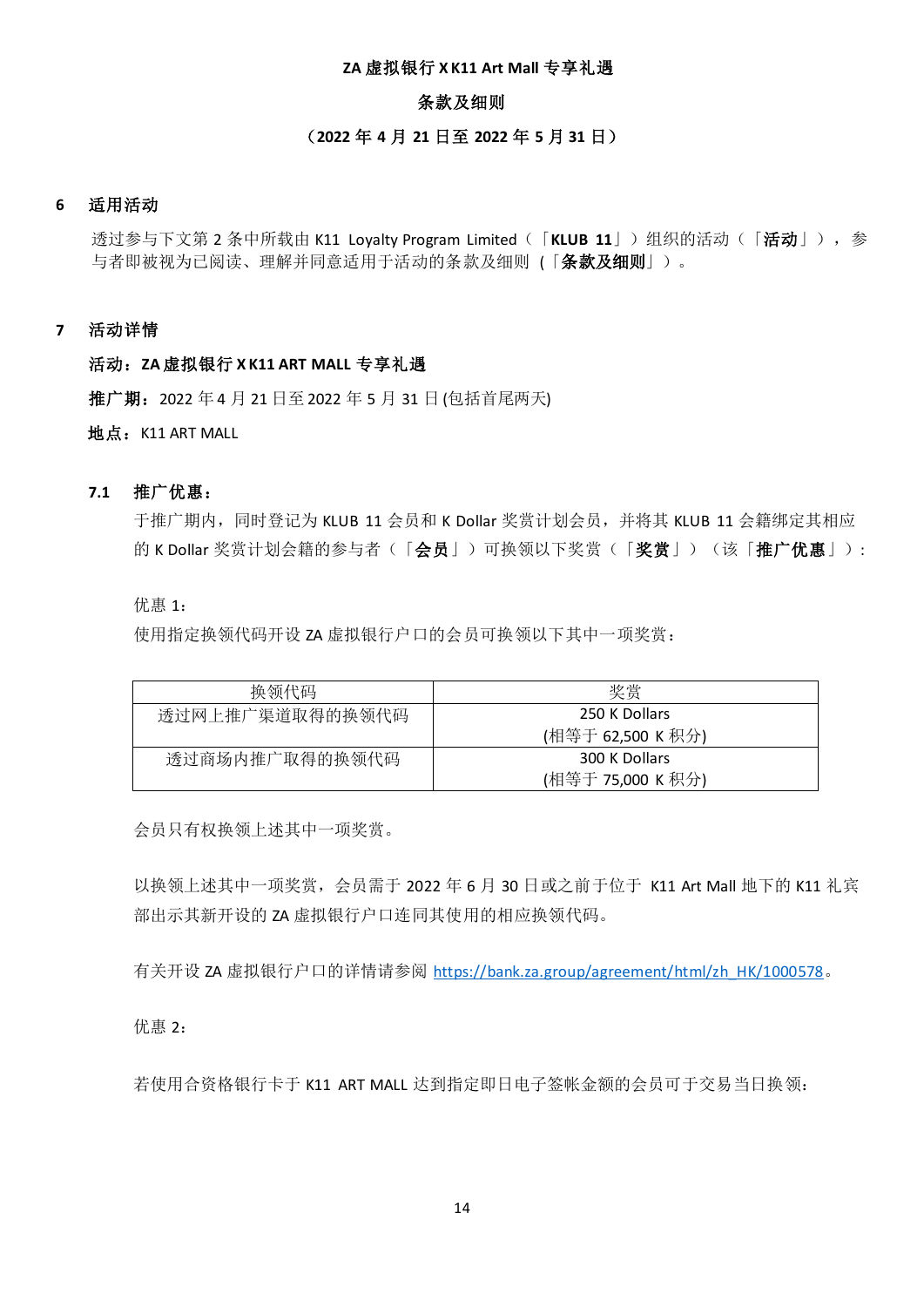| 即日累积签账金额        | 奖赏        |
|-----------------|-----------|
| 2至4张合资格账单,并累计消费 | 18 倍 K 积分 |
| 港币 500 元或以上     |           |

同日签账是根据 K11 ART MALL 内之商户发出不少于 2 张及不多于 4 张的合资格收据计算。每张 合资格收据金额最少为港币 50 元,以 K Dollar 及/或 K11 ART MALL 实体或电子礼券及/或商户的实 体或电子礼券消费之金额除外。如需使用两张或以上的合资格收据,该收据须至少由 2 间不同的 商户发出。

如会员于活动期内同一日登记多于 4 张合资格收据,则最高消费金额之 4 张合资格收据将用作计 算换领之奖赏。

会员必须在获得合资格收据同日于位于 K11 Art Mall 地下的 K11 礼宾部出示合资格银行卡连同电 子货币付款存根正本登记消费,以换领奖赏。

有关 ZA 虚拟银行电子签帐奖赏的详情请参阅

[https://bank.za.group/agreement/html/zh\\_HK/1000577](https://bank.za.group/agreement/html/zh_HK/1000577)。

优惠 3:

已有 ZA 虚拟银行户口的会员可于 ZA 虚拟银行应用程序参加抽奖以换领以下其中一项奖赏:

| 奖赏               |  |
|------------------|--|
| 10 K Dollars     |  |
| (相等于 2,500 K 积分) |  |
| 5 K Dollars      |  |
| (相等于 1,250 K 积分) |  |

会员只有权换领上述其中一项奖赏。

会员会于其 ZA 虚拟银行应用程序收到上述其中一项奖赏的一次性换领代码。在收到换领代码后, 会员需于 2022 年 6 月 30 日或之前亲临位于 K11 Art Mall 地下的 K11 礼宾部出示合资格银行卡连同 电子货币付款存根正本登记消费,以换领奖赏。

有关 ZA 虚拟银行应用程序抽奖的详情请参阅

[https://bank.za.group/agreement/html/zh\\_HK/1000580](https://bank.za.group/agreement/html/zh_HK/1000580)。

## **8** 兑换限制

## **8.1** 推广优惠:

- 8.1.1 如不是现有会员的参与者均须首先成为会员方能换领推广优惠。每位会员亦须先登记为 K Dollar 奖赏计划会员,并将其 KLUB 11 会籍绑定其相应的 K Dollar 奖赏计划会籍以享受该推广优 惠。
- 8.1.2 于推广期内,每位会员在整个推广期间最多可于推广优惠 2 中换领高达 50,000 K 积分的奖赏。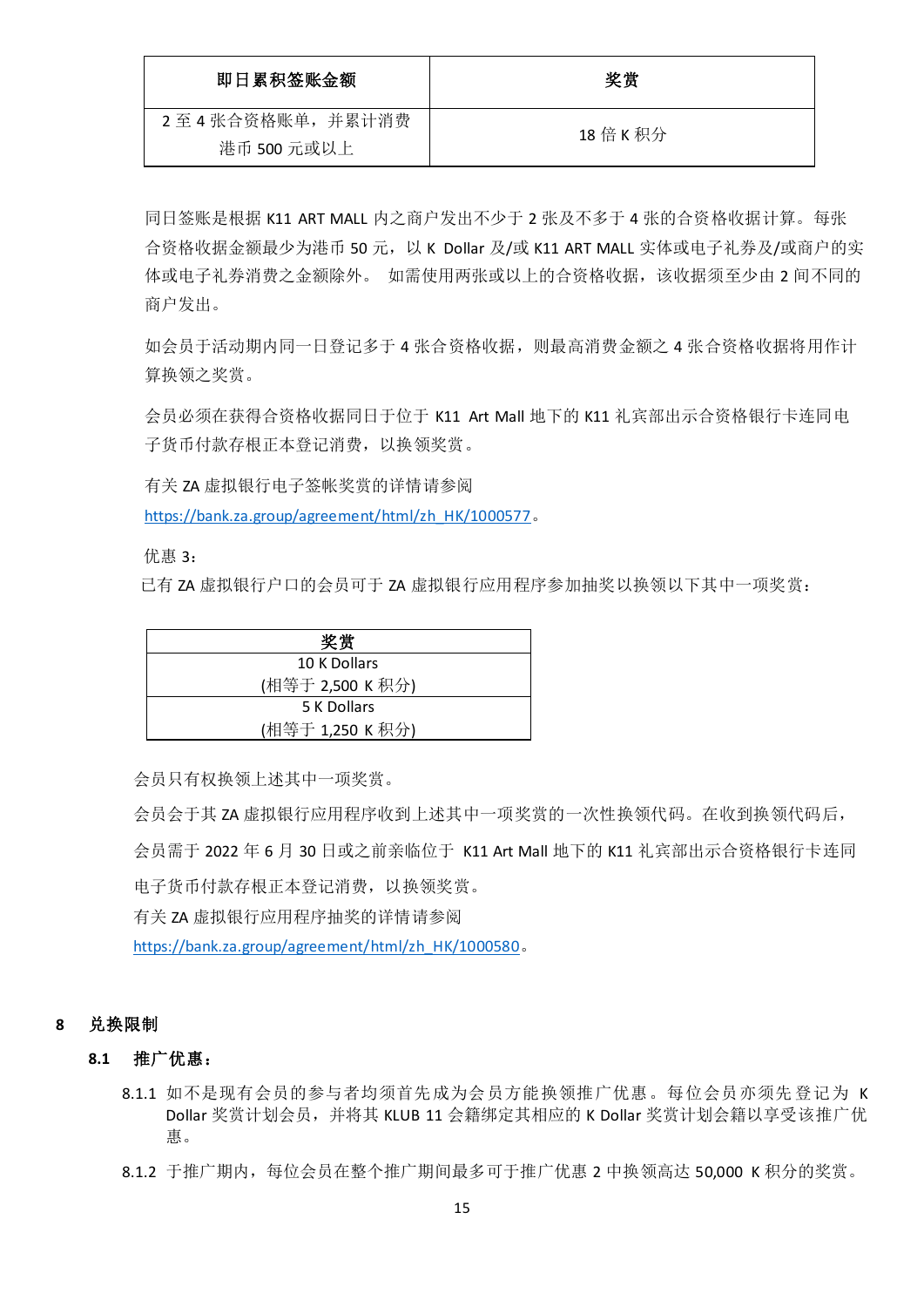8.1.3 所有会员成功登记其消费的奖赏将于推广期结束后起计 10 个工作天内存入会员相应账户。

- 8.1.4 所有合资格收据均需由 K11 ART MALL 的商户发出。
- 8.1.5 K Dollar 之使用须以 KLUB 11 会员奖赏计划及 K Dollar 奖赏计划之条款及细则为准。有关 KLUB 11 会员奖赏计划的相关条款及细则, 请参阅网页 https://klub-11.com/zh-hk/programterms-and-conditions/ 。 K Dollar 奖赏计划的相关条款及细则, 请参阅网页 https://www.krewards.com/zh-hk/program-terms-and-conditions/。

### **9** 活动适用的特殊条款与细则

### **9.1** 用语定义

- 9.1.1 「合资格银行卡」是指由 **ZA** 虚拟银行(及其继承人及受让人)于香港发出的实体卡或电子卡。
- 9.1.2 「合资格收据」是指 K11 ART MALL 商户在换领日期当日所发出之合资格交易的机印单据正本。 KLUB 11 不接受任何影印本或手写收据,并保留权利拒不接受其怀疑为无效、伪造或非针对真 实交易发出的任何收据或基于其他理由拒不接受的任何收据,而无需作出任何解释。
- 9.1.3 「合资格交易」是指会员与 K11 ART MALL 指定商户之间的交易, 但不包括:
	- (a) 单笔支出低于港币 50 元的交易;
	- (b) 以现金支付的交易;
	- (c) 购买任何种类的会籍;
	- (d) 购买预付产品 、现金券、礼品卡或优惠券、储值卡或预付卡(不包括于 K11 Art Mall 之商 户(Market Place by Jasons,万宁,周大福,agnès b. RUE DE MARSEILLE, agnès b. CAFÉ, agnès b. FLEURISTE 及 agnès b. DÉLICES 除外) );
	- (e) 购买表演/活动/展览入场券;
	- (f) 使用 K Dollar 及/或 K11 电子或实体礼券进行支付;
	- (g) 于 K11 Art Mall 使用商户之现金券、礼品卡或优惠券、储值卡或预付卡进行支付(于 K11 Art Mall 之 Market Place by Jasons,万宁,周大福,agnès b. RUE DE MARSEILLE, agnès b. CAFÉ, agnès b. FLEURISTE 及 agnès b. DÉLICES 除外);
	- (h) 为八达通卡、储值卡或预付卡增值;
	- (i) 货币兑换;
	- (j) 在凯悦酒店、K11 ARTUS 、K11 Atelier (包括 Victoria Dockside 及 King's Road)和香港瑰丽酒 店进行的任何交易;
	- (k) 在 Victoria Playpark、 D Mind & the Prince 和欣图轩进行的任何交易;
	- (l) 与 K11 商户的任何网上交易;
	- (m) 任何银行交易;
	- (n) 慈善捐款;
	- (o) 任何账单支付(包括但不限于电讯或公用事业账单支付);及
	- (p) 任何由 KLUB 11 不时指定的任何其他交易(不论事先通知与否)。

9.1.4 此等条款与条件中未定义的其他术语应具有与 KLUB 11 奖赏计划条款及细则中定义的相同含义。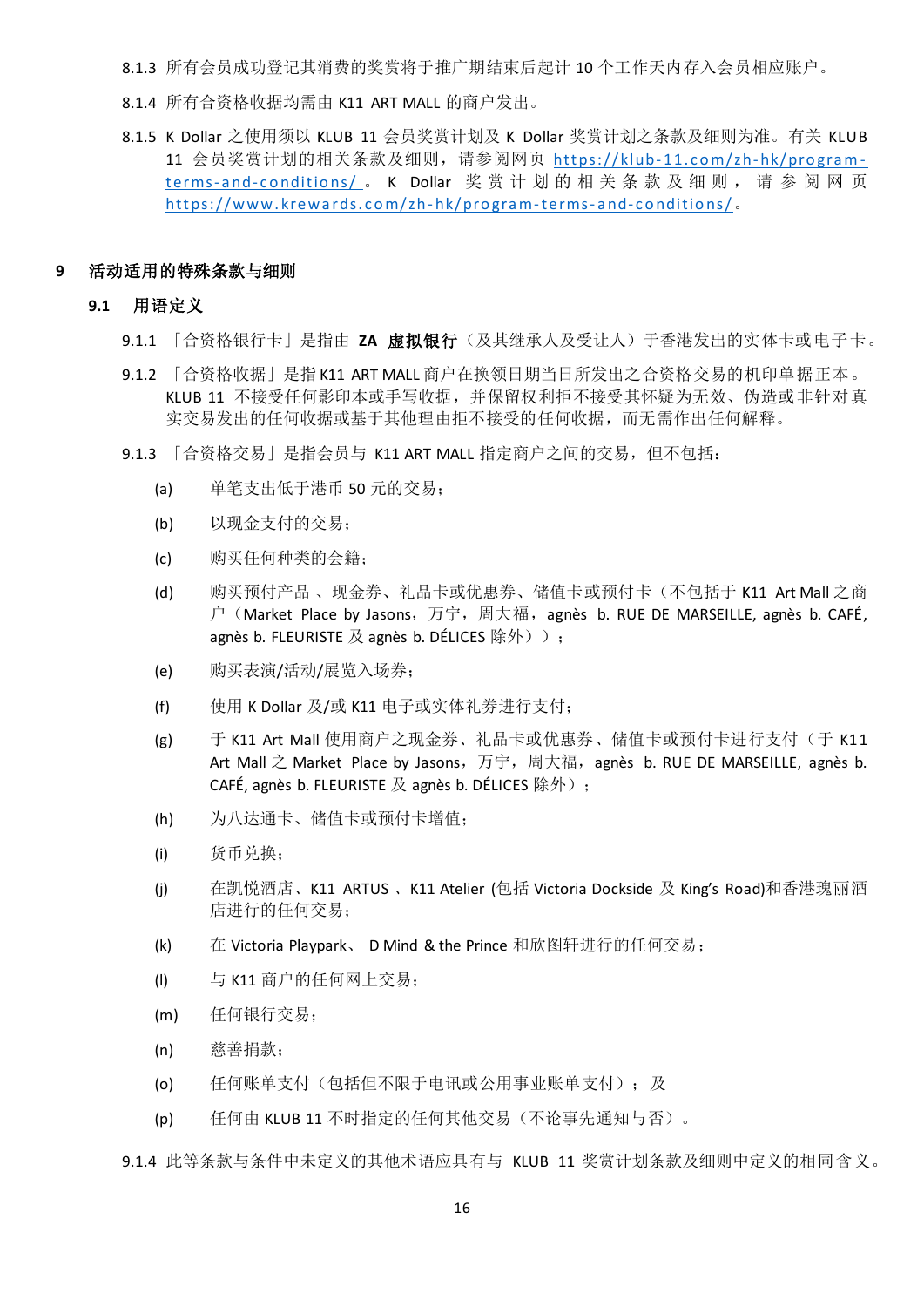### **9.2** 合资格交易登记

9.2.1 所有合资格交易须根据 KLUB 11 奖赏计划条款及细则作登记, 以计算在合资格交易的消费金额。

9.2.2 会员在任何交易中赚取/获得/兑换的福利(定义请参考 KLUB 11 奖赏计划条款及细则)/K Dollar, 而该交易随后由于任何原因被取消、退款或撤销,会员应立即通知 KLUB 11。在这种情况下, 如果会员没有通知 KLUB 11 但 KLUB 11 知悉该等被取消、退款或撤销的交易, 则: (a)会员须在收 到 KLUB 11 的通知时立即就该福利向 KLUB 11 支付有关价值, 而 KLUB 11 拥有唯一及绝对酌情权 决定该福利之价值;或 (b) KLUB 11 有权从其账户中扣除由上述交易所获得的 K Dollar。会员同 意向 KLUB 11 支付的上述款项为约定的违约赔偿金,而并不是罚款。

### **9.3 K Dollar** 的使用

K Dollar 将以 K 积分的形式存入会员的账户。会员成功登记其消费的等额 K 积分将于推广期结束后起计 10 个工作天内存入会员相应账户。有关之 K 积分有效期至 2022 年 12 月 31 日。

## **9.4** 兑换地点

上文所载的奖赏须在位于 K11 Art Mall 地下的 K11 礼宾部换领。

#### **9.5** 保留数据

KLUB 11 有权在换领过程中记录每位合资格银行卡持卡人的全名、合资格银行卡号码的最后 4 位数字以及 每张合资格收据的消费金额,以供审计之用。

#### **9.6** 复制合资格收据

KLUB 11 有权在换领过程中对出示给 KLUB 11 的每张合资格收据复制并保留一份电子副本,以供审计之用。

### **9.7** 在合资格收据上标记

KLUB 11 有权在换领过程中在出示给 KLUB 11 的每张合资格收据上作任何标记。KLUB 11 已标记的合资格 收据不能再次用于兑换其他促销活动的礼品/奖赏。

### **9.8** 身份核实

KLUB 11 会员在换领时须出示其 KLUB 11 会员和 K Dollar 奖赏计划会员的电子会员卡和显示两个会籍已被 绑定, 以作核实。

## **9.9** 数量有限

奖赏数量有限,先到先得,换完即止。

## **9.10** 不可兑换